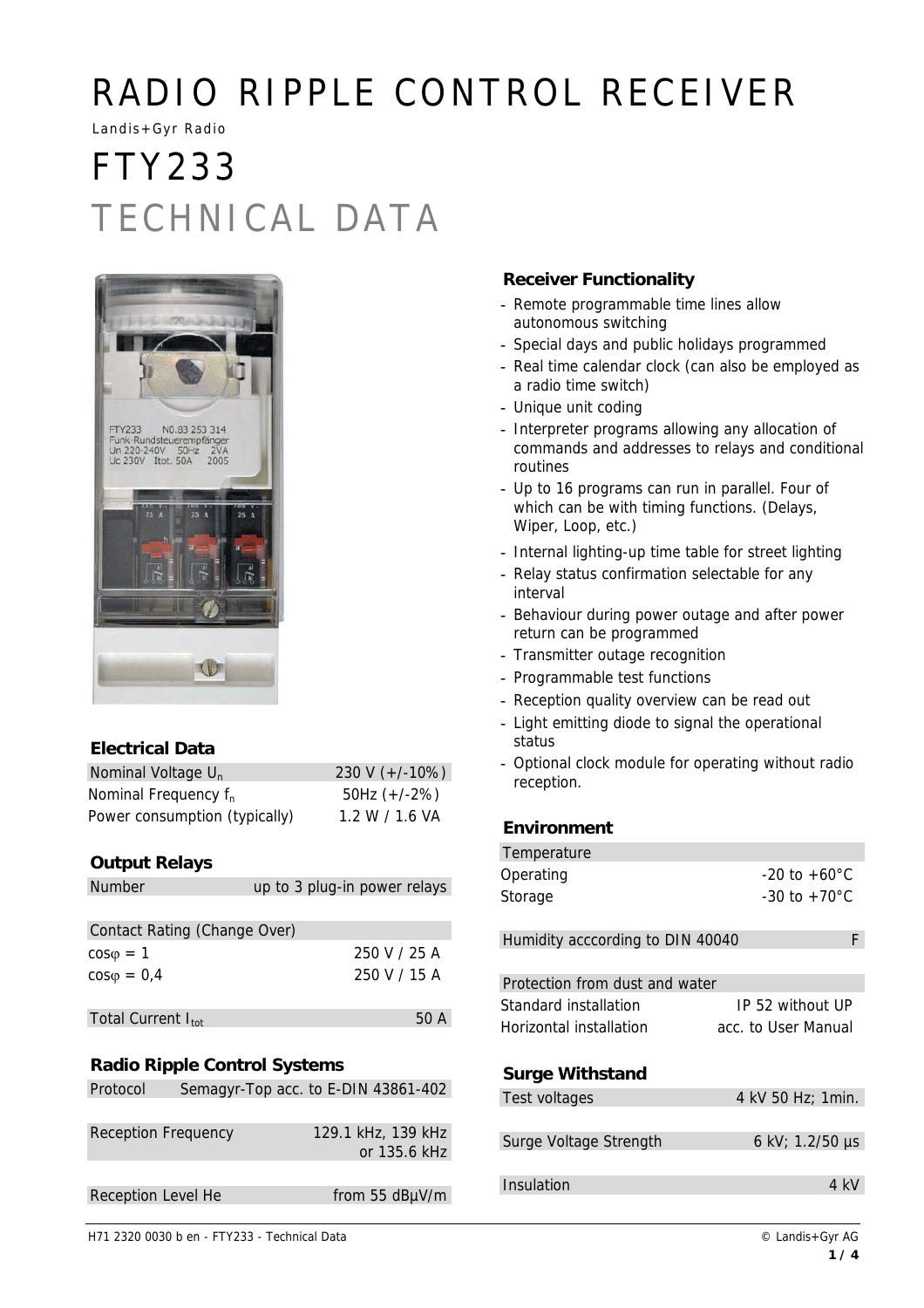#### Over Voltage Category 3

Protection Class ll according to IEC 62052-11 IГ ┒ by correct installation

## Pollution degree 2

## **Standards**

| <b>EMC</b> Emission | EN 50081-1                            |
|---------------------|---------------------------------------|
|                     | EN 61000-6-3, for living ambiance     |
|                     |                                       |
| <b>EMV Immunity</b> | EN 50082-2                            |
|                     | EN 61000-6-2, for industrial ambiance |
|                     |                                       |

Safety Regulations EN 61010

| Standard for electronic ripple control receivers for |              |
|------------------------------------------------------|--------------|
| tariff and load control                              | IEC 62054-11 |
|                                                      | IEC 62052-21 |

## **Connections**

| Phase conductor |                                       |
|-----------------|---------------------------------------|
| cross section   | 0.5 mm <sup>2</sup> 6 mm <sup>2</sup> |

Relay conductor

cross section change-over contacts 0.5 mm<sup>2</sup>...6 mm<sup>2</sup>

#### Wiring Diagram



Phase link for connection of L with relay levers for K1-K3 (Order no. 4 422 1625 0).

### **Weight and Dimensions**

| Weight fully equipped | $0.7$ kg |
|-----------------------|----------|
|-----------------------|----------|

Dimensions drawings (receiver with integrated antenna)







Receiver with medium terminal cover (4 479 5868 0)



Receiver with large terminal cover (4 479 5862 0)

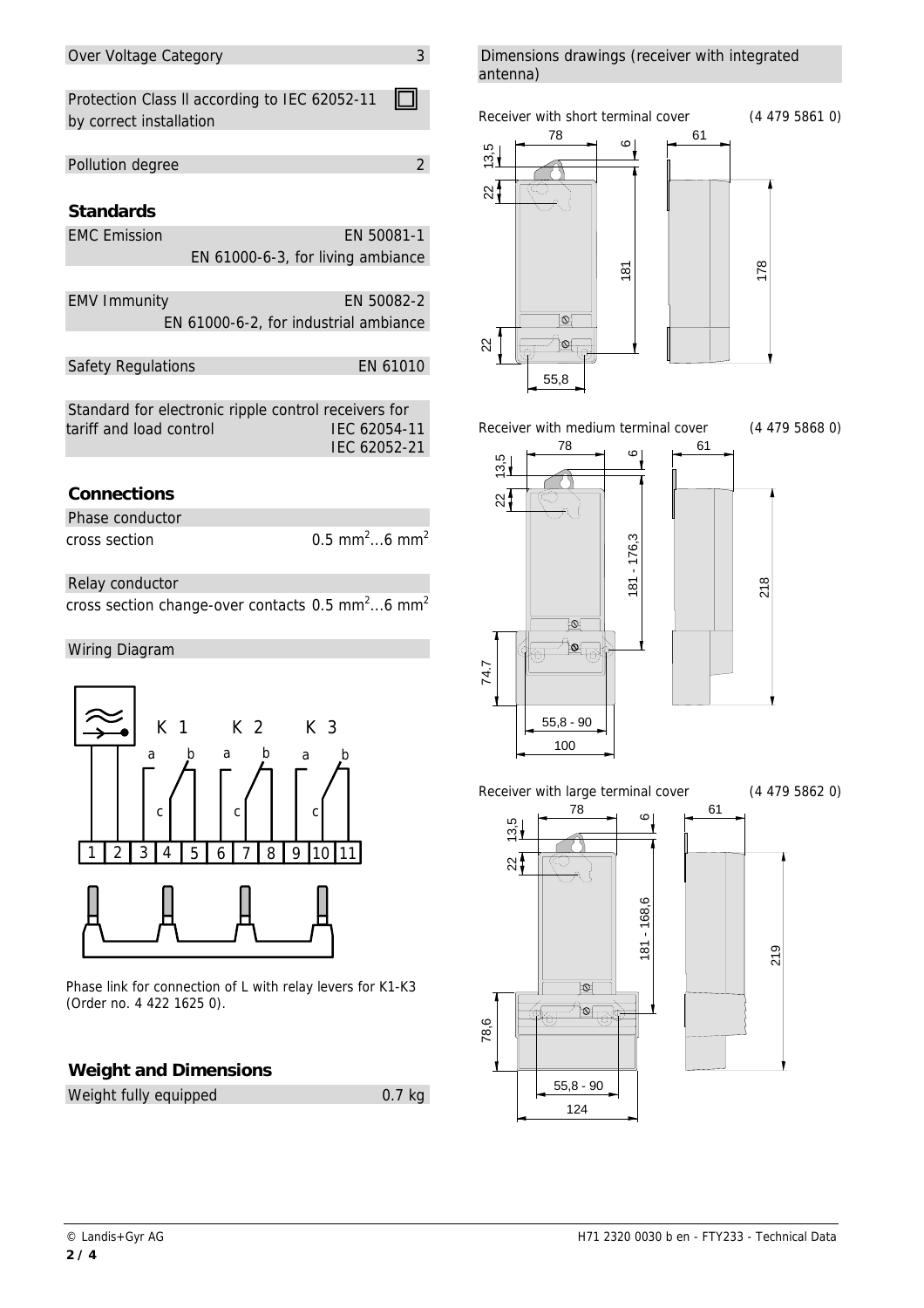

### **Candelabra adapter according to DIN 43861**  Form A 4 408 5205 0 Form B 4 408 5206 0 a